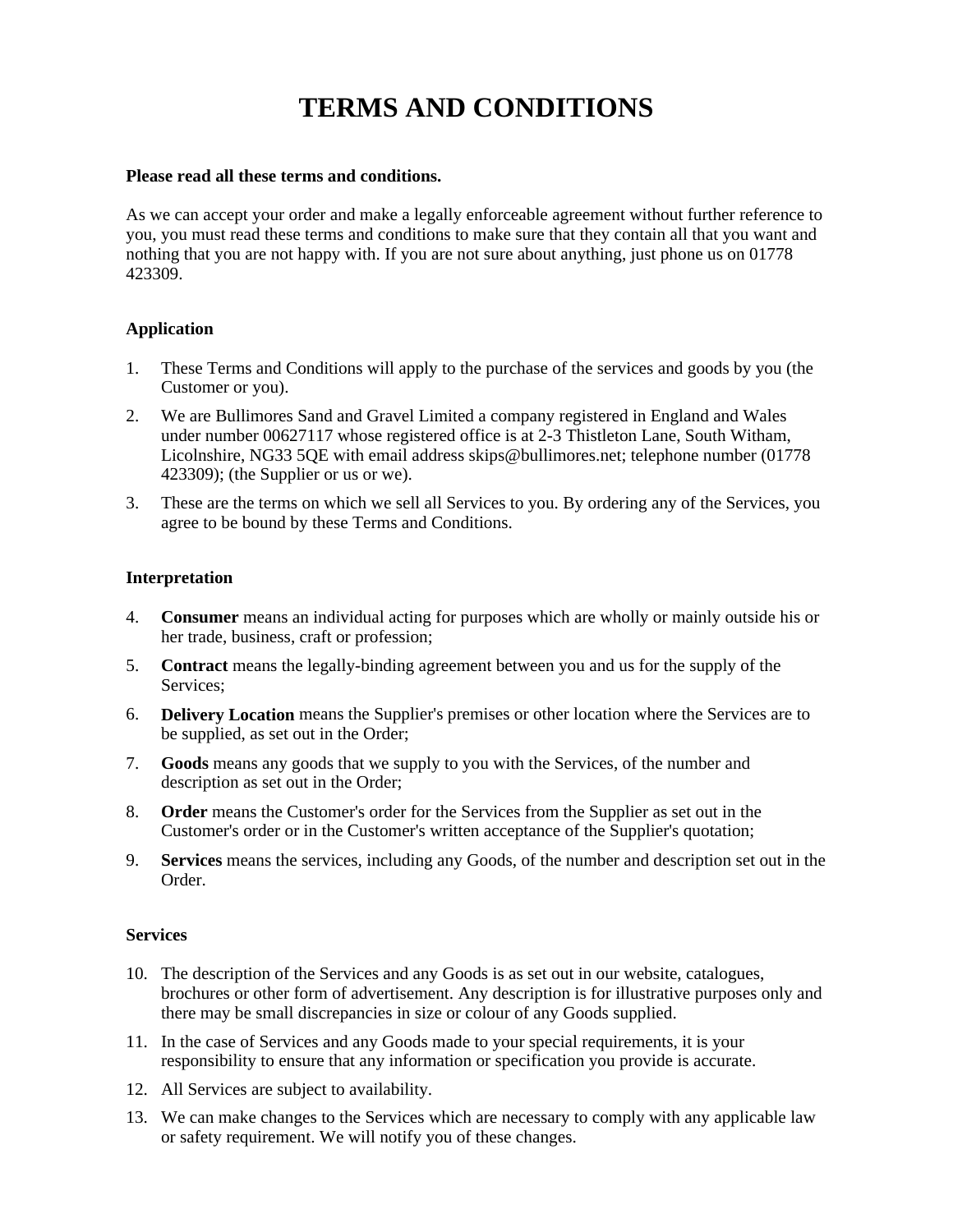## **Customer responsibilities**

- 14. You must co-operate with us in all matters relating to the Services, provide us and our authorised employees and representatives with access to any premises under your control as required, provide us with all information required to perform the Services and obtain any necessary licences and consents (unless otherwise agreed).
- 15. Failure to comply with the above is a Customer default which entitles us to suspend performance of the Services until you remedy it or if you fail to remedy it following our request, we can terminate the Contract with immediate effect on written notice to you.

# **Basis of Sale**

- 16. The description of the Services and any Goods in our website, catalogues, brochures or other form of advertisement does not constitute a contractual offer to sell the Services or Goods.
- 17. When an Order has been made, we can reject it for any reason, although we will try to tell you the reason without delay.
- 18. A Contract will be formed for the Services ordered, only upon the Supplier sending an email to the Customer saying that the Order has been accepted or, if earlier, the Supplier's delivery of the Services to the Customer.
- 19. Any quotation or estimate of Fees (as defined below) is valid for a maximum period of 14 days from its date, unless we expressly withdraw it at an earlier time.
- 20. No variation of the Contract, whether about description of the Services, Fees or otherwise, can be made after it has been entered into unless the variation is agreed by the Customer and the Supplier in writing.
- 21. We intend that these Terms and Conditions apply only to a Contract entered into by you as a Consumer where we, the Supplier and you the Customer, enter the Contract at any of the Supplier's business premises, and where the Contract is not a contract (i) for which an offer was made by the Customer in the Supplier's and the Customer's simultaneous physical presence away from those premises, or (ii) made immediately after the Customer was personally and individually addressed in the Supplier's and the Customer's simultaneous physical presence away from those premises. If this is not the case, you must tell us, so that we can provide you with a different contract with terms which are more appropriate to you and which might, in some way, be better for you, eg by giving cancellation rights pursuant to consumer protection law. Business premises means immovable retail premises where we carry on business on a permanent basis or, in the case of movable retail premises, on a usual basis.

## **Fees and Payment**

- 22. The fees (Fees) for the Services, the price of any Goods (if not included in the Fees) and any additional delivery or other charges is that set out in our price list current at the date of the Order or such other price as we may agree in writing. Prices for Services may be calculated on a fixed fee or on a standard rate basis.
- 23. Fees and charges include VAT at the rate applicable at the time of the Order.
- 24. Payment for Services must be made at least 2 days in advance of delivery. You must pay in cash or by submitting your credit or debit card details with your Order and we can take payment immediately or otherwise before delivery of the Services.

## **Delivery**

25. We will deliver the Services, including any Goods, to the Delivery Location by the time or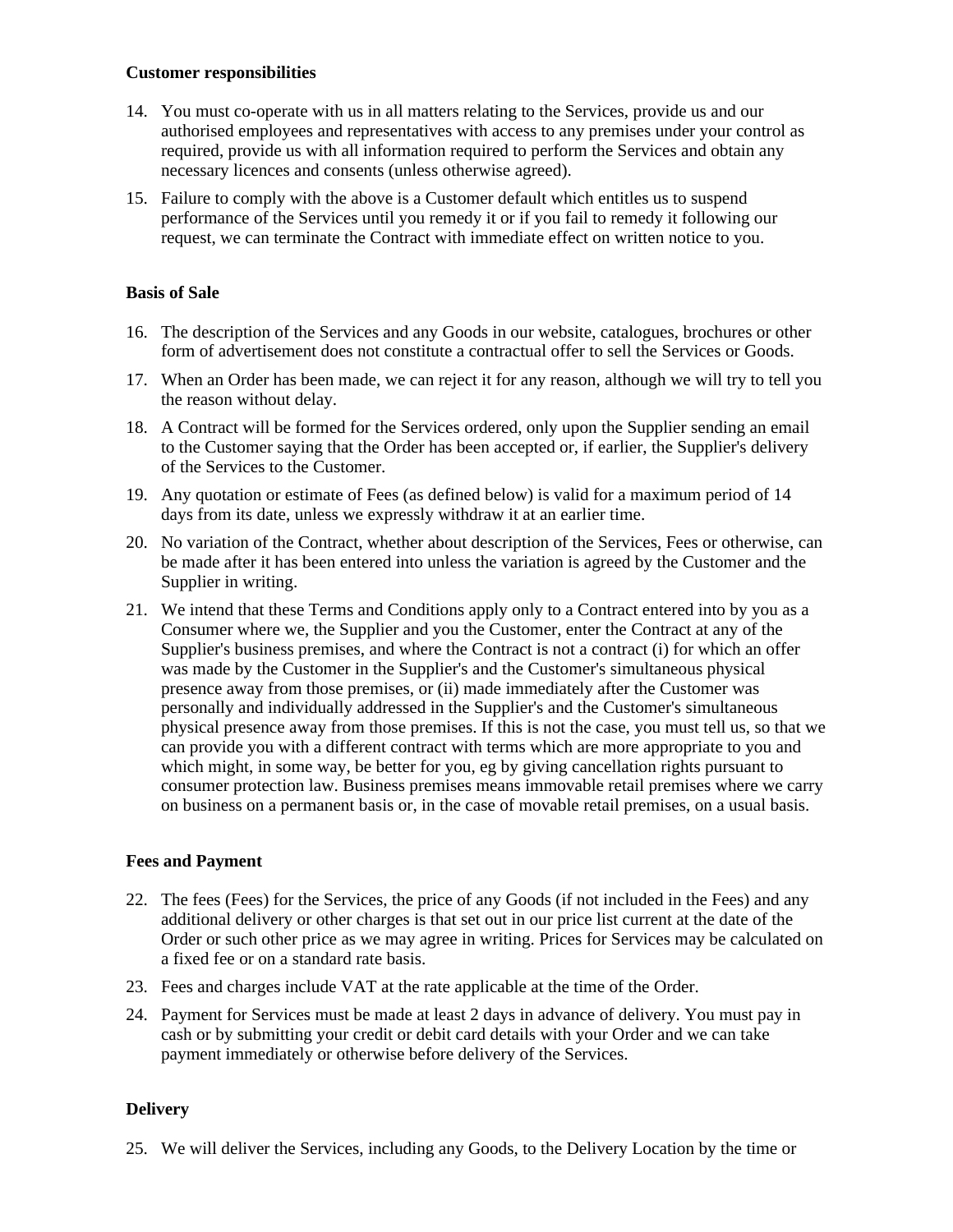within the agreed period or, failing any agreement:

- a. in the case of Services, within a reasonable time; and
- b. in the case of Goods, without undue delay and, in any event, not more than 30 calender days from the day on which the Contract is entered into.
- 26. In any case, regardless of events beyond our control, if we do not deliver the Services on time, you can require us to reduce the Fees or charges by an appropriate amount (including the right to receive a refund for anything already paid above the reduced amount). The amount of the reduction can, where appropriate, be up to the full amount of the Fees or charges.
- 27. In any case, regardless of events beyond our control, if we do not deliver the Goods on time, you can (in addition to any other remedies) treat the Contract at an end if:
	- a. we have refused to deliver the Goods, or if delivery on time is essential taking into account all the relevant circumstances at the time the Contract was made, or you said to us before the Contract was made that delivery on time was essential; or
	- b. after we have failed to deliver on time, you have specified a later period which is appropriate to the circumstances and we have not delivered within that period.
- 28. If you treat the Contract at an end, we will (in addition to other remedies) promptly return all payments made under the Contract.
- 29. If you were entitled to treat the Contract at an end, but do not do so, you are not prevented from cancelling the Order for any Goods or rejecting Goods that have been delivered and, if you do this, we will (in addition to other remedies) without delay return all payments made under the Contract for any such cancelled or rejected Goods. If the Goods have been delivered, you must return them or allow us to collect them from you and we will pay the costs of this.
- 30. If any Goods form a commercial unit (a unit is a commercial unit if division of the unit would materially impair the value of the goods or the character of the unit) you cannot cancel or reject the Order for some of those Goods without also cancelling or rejecting the Order for the rest of them.
- 31. We do not generally deliver to addresses outside England and Wales, Scotland, Northern Ireland, the Isle of Man and Channels Islands. If, however, we accept an Order for delivery outside that area, you may need to pay import duties or other taxes, as we will not pay them.
- 32. You agree we may deliver the Goods in instalments if we suffer a shortage of stock or other genuine and fair reason, subject to the above provisions and provided you are not liable for extra charges.
- 33. If you or your nominee fail, through no fault of ours, to take delivery of the Services at the Delivery Location, we may charge the reasonable costs of storing and redelivering them.
- 34. The Goods will become your responsibility from the completion of delivery or Customer collection. You must, if reasonably practicable, examine the Goods before accepting them.

## **Risk and Title**

- 35. Risk of damage to, or loss of, any Goods will pass to you when the Goods are delivered to you.
- 36. You do not own the Goods until we have received payment in full. If full payment is overdue or a step occurs towards your bankruptcy, we can choose, by notice to cancel any delivery and end any right to use the Goods still owned by you, in which case you must return them or allow us to collect them.

## **Withdrawal and cancellation**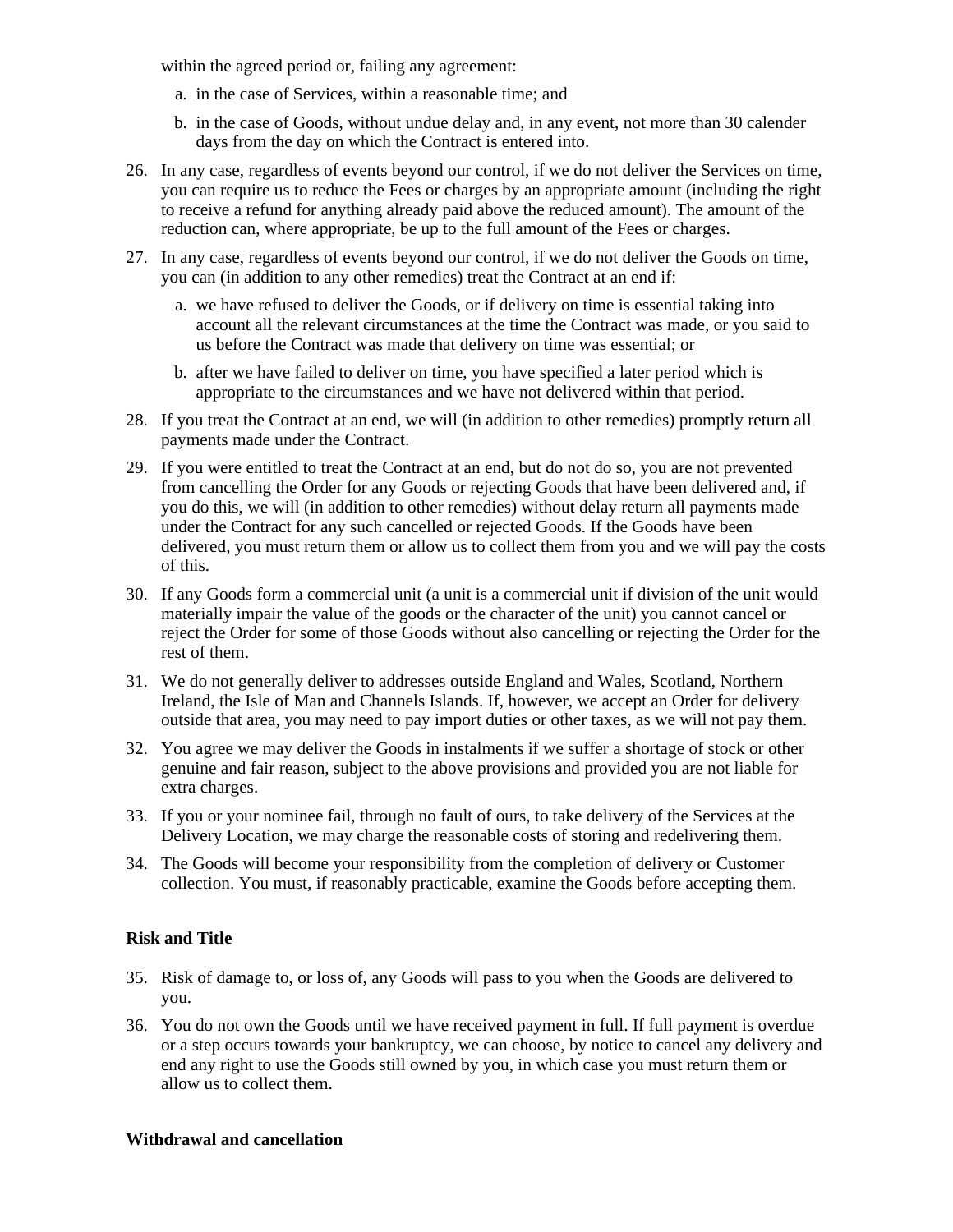- 37. You can withdraw the Order by telling us before the Contract is made, if you simply wish to change your mind and without giving us a reason, and without incurring any liability.
- 38. You can cancel the Contract except for any Goods which are made to your special requirements by telling us no later than 1 calendar day from the day the Contract was entered into. If you simply wish to change your mind and without giving us a reason, and without liability, except in that case, you must return to any of our business premises the Goods in undamaged condition at your own expense. Then we must without delay refund to you the price for those Goods and Services which have been paid for in advance, but we can retain any separate delivery charge. This does not affect your rights when the reason for the cancellation is any defective Goods or Services.

# **Conformity**

- 39. We have a legal duty to supply the Goods in conformity with the Contract, and will not have conformed if it does not meet the following obligation.
- 40. Upon delivery, the Goods will:
	- a. be of satisfactory quality;
	- b. be reasonably fit for any particular purpose for which you buy the Goods which, before the Contract is made, you made known to us (unless you do not actually rely, or it is unreasonable for you to rely, on our skill and judgment) and be fit for any purpose held out by us or set out in the Contract; and
	- c. conform to their description.
- 41. It is not a failure to conform if the failure has its origin in your materials.
- 42. We will supply the Services with reasonable skill and care.
- 43. In relation to the Services, anything we say or write to you, or anything someone else says or writes to you on our behalf, about us or about the Services, is a term of the Contract (which we must comply with) if you take it into account when deciding to enter this Contract, or when making any decision about the Services after entering into this Contract. Anything you take into account is subject to anything that qualified it and was said or written to you by us or on behalf of us on the same occasion, and any change to it that has been expressly agreed between us (before entering this Contract or later).

#### **Duration, termination and suspension**

- 44. The Contract continues as long as it takes us to perform the Services.
- 45. Either you or we may terminate the Contract or suspend the Services at any time by a written notice of termination or suspension to the other if that other:
	- a. commits a serious breach, or series of breaches resulting in a serious breach, of the Contract and the breach either cannot be fixed or is not fixed within 30 days of the written notice; or
	- b. is subject to any step towards its bankruptcy or liquidation.
- 46. On termination of the Contract for any reason, any of our respective remaining rights and liabilities will not be affected.

## **Privacy**

47. Your privacy is critical to us. We respect your privacy and comply with the General Data Protection Regulation with regard to your personal information.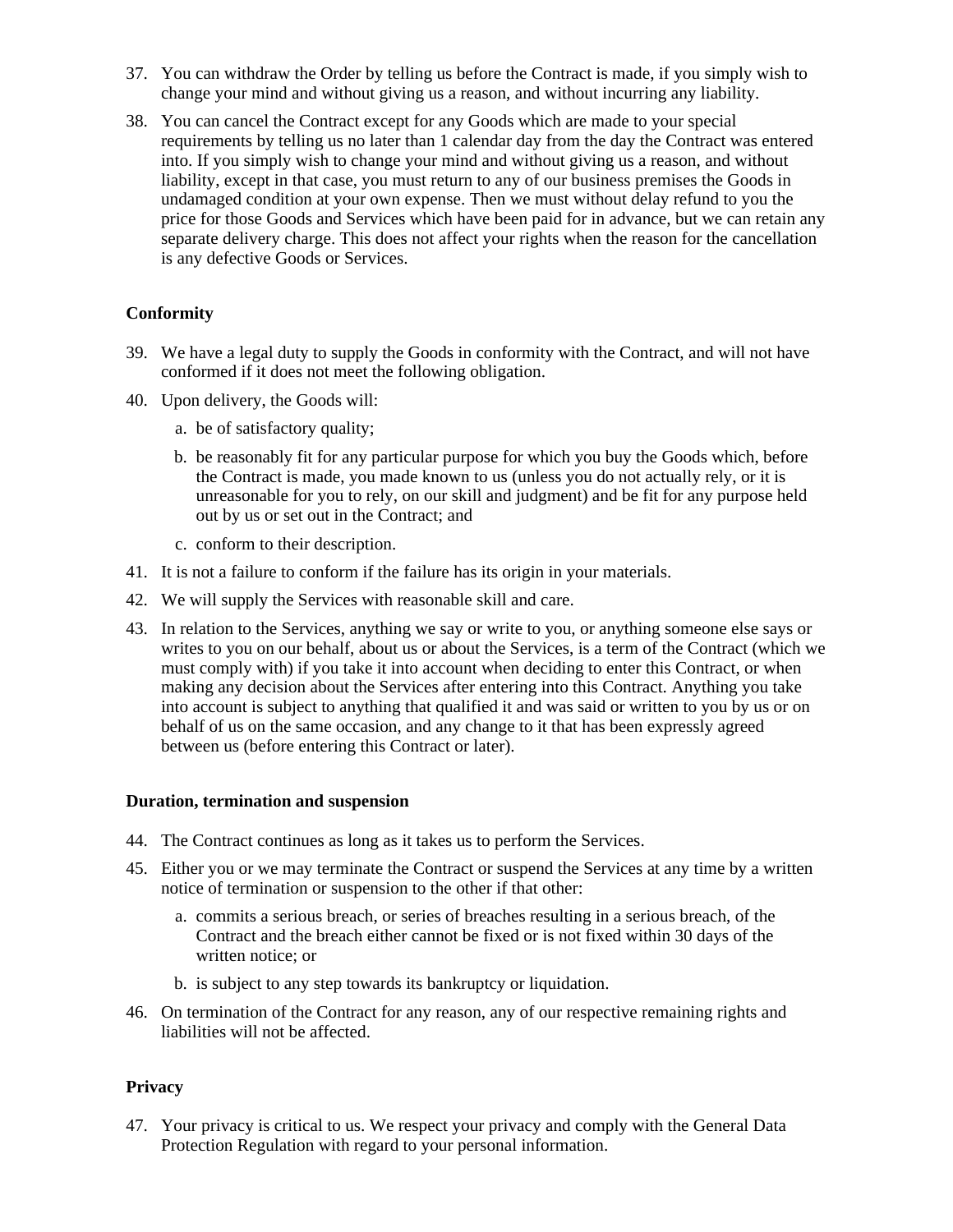- 48. These Terms and Conditions should be read alongside, and are in addition to our policies, including our privacy policy and cookies policy which can be found on our website.
- 49. For the purposes of these Terms and Conditions:
	- a. 'Data Protection Laws' means any applicable law relating to the processing of Personal Data, including, but not limited to the Directive 95/46/EC (Data Protection Directive) or the GDPR.
	- b. 'GDPR' means the General Data Protection Regulation (EU) 2016/679.
	- c. 'Data Controller', 'Personal Data' and 'Processing' shall have the same meaning as in the GDPR.
- 50. We are a Data Controller of the Personal Data we Process in providing the Services and Goods to you.
- 51. Where you supply Personal Data to us so we can provide Services and Goods to you, and we Process that Personal Data in the course of providing the Services and Goods to you, we will comply with our obligations imposed by the Data Protection Laws:
	- a. before or at the time of collecting Personal Data, we will identify the purposes for which information is being collected;
	- b. we will only Process Personal Data for the purposes identified;
	- c. we will respect your rights in relation to your Personal Data; and
	- d. we will implement technical and organisational measures to ensure your Personal Data is secure.

For any enquiries or complaints regarding data privacy, you can contact our Data Protection Officer at the following e-mail address: paul@bullimores.net.

#### **Successors and our sub-contractors**

52. Either party can transfer the benefit of this Contract to someone else, and will remain liable to the other for its obligations under the Contract. The Supplier will be liable for the acts of any sub-contractors who it chooses to help perform its duties.

## **Circumstances beyond the control of either party**

- 53. In the event of any failure by a party because of something beyond its reasonable control:
	- a. the party will advise the other party as soon as reasonably practicable; and
	- b. the party's obligations will be suspended so far as is reasonable, provided that that party will act reasonably, and the party will not be liable for any failure which it could not reasonably avoid, but this will not affect the Customer's above rights relating to delivery and the right to cancel below.

## **Excluding liability**

54. We do not exclude liability for: (i) any fraudulent act or omission; or (ii) death or personal injury caused by negligence or breach of the Supplier's other legal obligations. Subject to this, we are not liable for (i) loss which was not reasonably foreseeable to both parties at the time when the Contract was made, or (ii) loss (eg loss of profit) to your business, trade, craft or profession which would not be suffered by a Consumer - because we believe you are not buying the Services and Goods wholly or mainly for your business, trade, craft or profession.

#### **Governing law, jurisdiction and complaints**